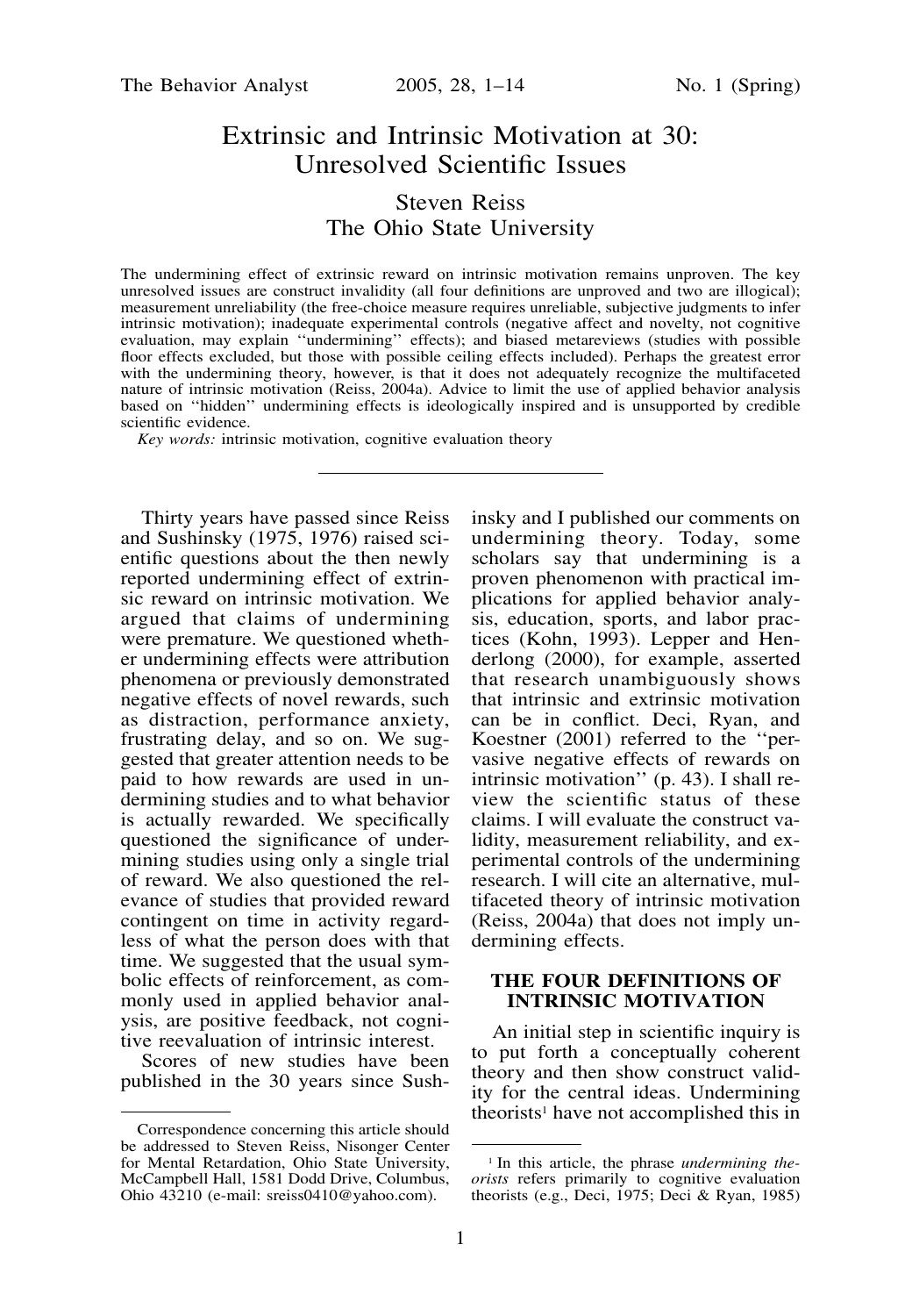the study of intrinsic motivation. They have not proven construct validity (Reiss, 2004a; Reiss & Sushinsky, 1976). Instead, four definitions have been put forth, three of which are invalid; and the fourth (means–ends) does not predict undermining effects when applied validly. I shall consider all four definitions.

White (1959) put forth the competence motivation definition of intrinsic motivation. He sought to reverse the influence of Hull–Spence behaviorism by striking at Hull's (1943) motivational construct of drive. Hull recognized four drives: hunger, thirst, sex, and escape from pain. White argued that Hull–Spence behaviorists were focused on too narrow a range of human motives. He reasserted the significance of the neo-Freudian (e.g., Erikson, 1950; Sullivan, 1953) "ego motives" such as competence, play, and curiosity.

White (1959) held that competence motivation is the common root of the neo-Freudian ego motives, but he presented no scientific evidence to support this hypothesis. White did not develop a measure of competence motivation, and he made no predictions. He acknowledged that his hypothesis is implausible because ego motives seem so diverse they may have no common property. Curiosity, self-determination, and play, for example, are very different motives that may have little or nothing in common.

Deci and Ryan's (1985) cognitive evaluation theory draws heavily on White's (1959) construct of competence motivation and, thus, has some of the same limitations. Their theory holds that people engage in intrinsically motivated behavior to feel competent and self-determining. Deci and Ryan presented no direct evidence that competence and autonomy give the neo-Freudian ego motives (now called intrinsic motives) their reinforcing (motivating) properties. If Common Property A (competence) motivates both  $\bf{B}$  (curiosity) and  $\bf{C}$  (play), then the stronger Property A is (the more an individual values and is motivated by competence), the stronger should be Motives B (curiosity) and C (play). In other words, if people were motivated to learn and to play to feel competent and self-determining, as Deci and Ryan have argued, then individuals who place an above-average value on competence or self-determination also should show above-average intrinsic interest in learning and playing. Elsewhere I have reported evidence that these predictions of the competence motivation hypothesis are invalid (Reiss, 2000, 2004a). Although achievement-motivated people place above-average intrinsic value on feeling competent, they are not necessarily curious or playful people (Reiss, 2000, 2004a; Reiss & Havercamp, 1998). Although independent-minded people place above-average value on self-determination, they are not necessarily curious, playful, or achievement motivated (Reiss, 2000, 2004a, in press; Reiss & Havercamp, 1998). This suggests that people do not become intrinsically motivated (e.g., curious or playful) to experience competence and selfdetermination.

The second definition of intrinsic motivation, herein called the internal– external definition, can be viewed as a modern version of mind–body dualism. Plato (375 BCE/1966) distinguished between motives of the body, such as hunger and sex, and those of the mind and soul, such as curiosity and honor. Because the body is regretfully mortal but ideas are immortal, Plato considered intellectual motives metaphysically superior to biological survival needs. Plato also suggested that the needs of the body and mind can compete, as shown when his students' interest in sex undermined their interest in philosophy. For centuries priests, monks, and even professors took vows of celibacy to keep their souls and

and to self-perception theorists (e.g., Lepper et al., 1973). Kohn (1993) and others cited these influential social-psychological works to call for limitations on the use of extrinsic rewards.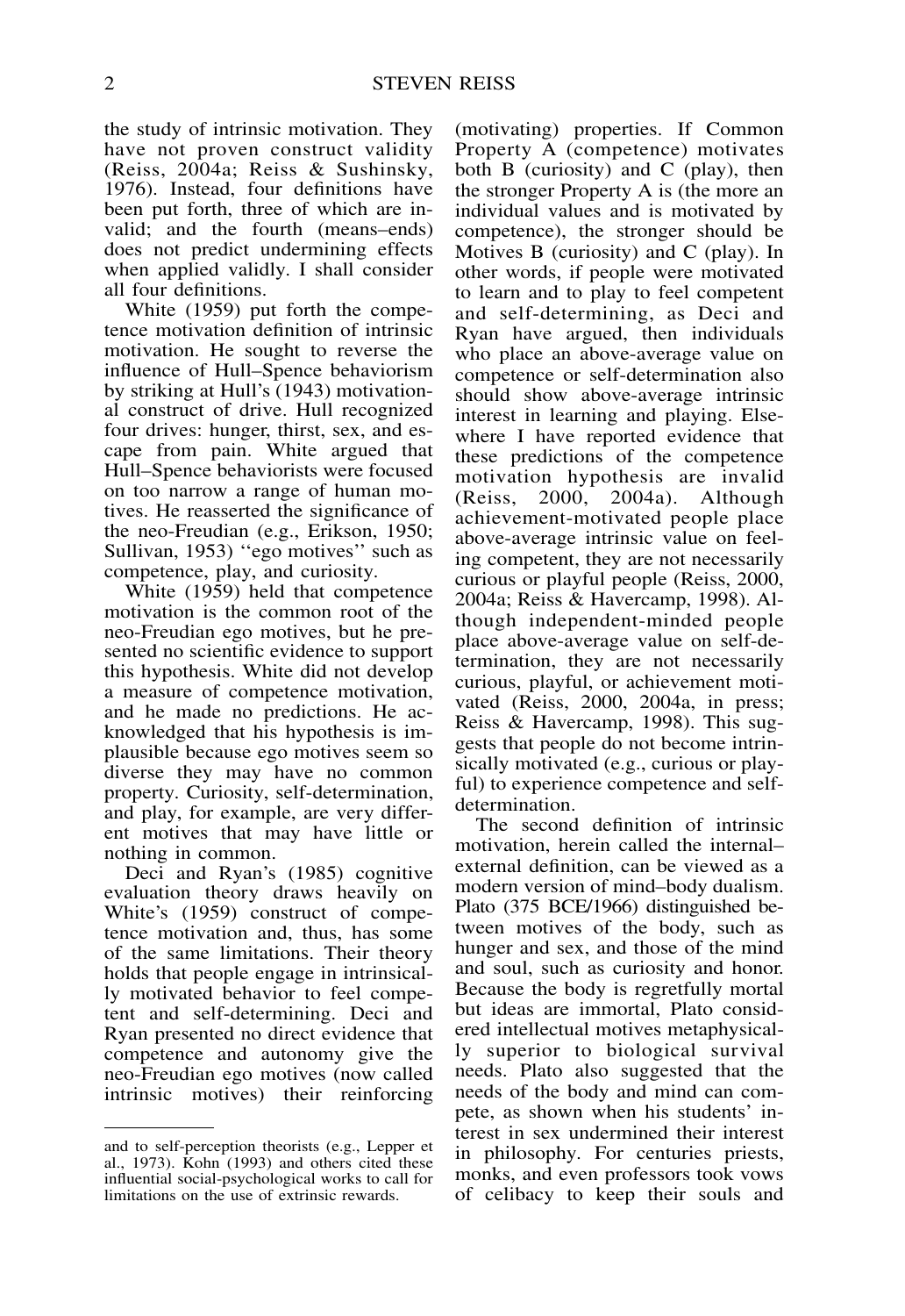minds pure from undermining temptations.

Deci's (1975) distinction between intrinsic and extrinsic motivation and Plato's (375 BCE/1966) distinction between mind and body have a number of similarities. Both Deci and Plato classified motives similarly into mind– intrinsic and body–extrinsic categories. Both held that the motives of the body (extrinsic motives) can interfere with those of the mind (intrinsic motives). Both held that the motives of the mind (intrinsic motives) are superior to those of the body (extrinsic motives).

The internal–external definition states that the environment instigates extrinsic motivation, but internal factors instigate intrinsic motivation. Deprivation of food or water, for example, instigates the extrinsic motives of hunger and thirst (Deci, 1975); optimal arousal or cognition instigates the intrinsic motives of curiosity and self-determination (Condry & Stokker, 1992; Deci, 1975; Deci & Ryan, 1985). The following quotations are typical of how undermining theorists have expressed the internal–external hypothesis. Deci and Ryan (1985) wrote that intrinsic motives are ''clearly . . . different from drives'' (p. 17) because drives ''involve a deficit or need in body tissues outside the nervous system'' (p. 61). Deci (1975) wrote that ''the primary effects [of intrinsically motivated behaviors] are in the tissues of the central nervous system rather than in the nonnervous system tissues'' (p. 61). Deci also wrote that, ''White, like Berlyne, asserted that the energy for intrinsically motivated behavior comes from the central nervous system, rather than from tissue needs'' (p. 75). White (1959) asserted that intrinsic motives are not ''visceral needs comparable to hunger, thirst, or sex" (p. 301). Greene and Lepper (1974) referred to extrinsic motivation as ''consisting of whatever the body is obliged to do," whereas intrinsic motivation ''consists of whatever the body is not obliged to do'' (p. 49).

The internal–external hypothesis is a

neurophysiological theory put forth on the basis of anecdotal observations. Nobody has proven a neurophysiological distinction between intrinsic and extrinsic motivation. Although undermining theorists say that the environment does not instigate curiosity and self-determination, they overlook examples of how deprivation of novel stimuli instigates curiosity (exploring environments) and how tyranny instigates motivation for self-determination. Further, the idea that cognition does not instigate extrinsic motivation has been disputed by modern neuropsychology (see Berntson & Cacioppo, 2000, for one of many examples). As more has become known about the physiological basis of motivation, undermining theorists have stopped citing the internal–external definition.

Weiner (1995) put forth a third definition of intrinsic motivation, which I call the hedonistic definition. Under this analysis, people engage in behavior to experience enjoyment. When behavior is "inherently" enjoyable, intrinsic motivation is imputed. When the enjoyment of a behavior requires an incentive or reward, extrinsic motivation is imputed.

Logicians have refuted positions similar to Weiner's. For example, Russell (1945), the cofounder of formal logic and the scholar credited with elucidating the logical foundations of mathematics, argued that enjoyment is the consequence, not the motivating antecedent cause, of satiation (pp. 778– 779). Because enjoyment occurs primarily when a psychological or biological ''desire or need'' is satiated, the behavior was already motivated by the desire or need before the enjoyment was anticipated. According to Russell, the logical sequence is as follows: (a) motivating need or desire (e.g., need for food, need for cognition), (b) anticipation of enjoyment at time of satiation of need (e.g., eating, learning), (c) performance of behavior aimed at satiating need, (d) satiation (goal attainment), (e) enjoyment. The sequence is not, as psychological hedonists such as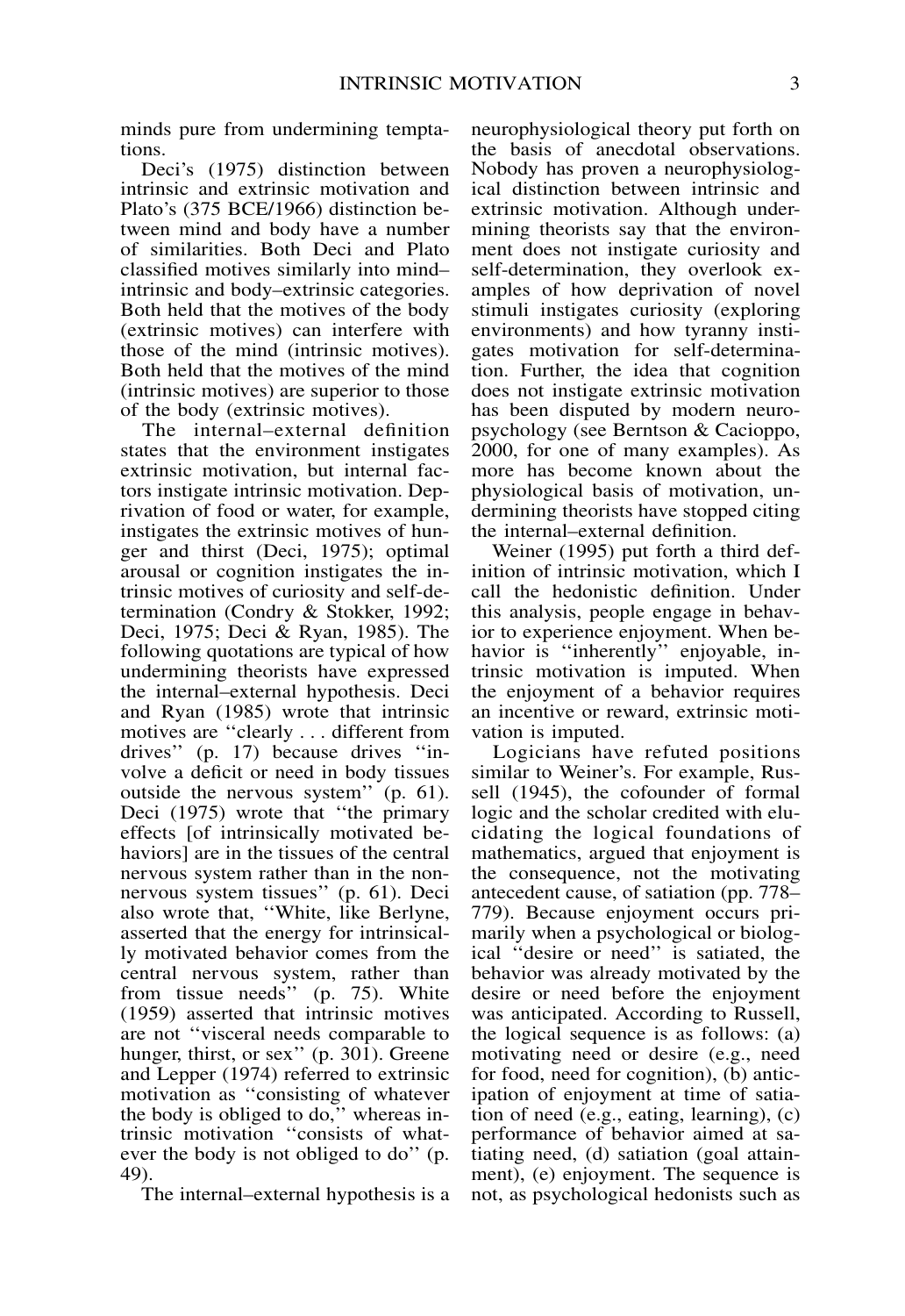Weiner (1995) and Csikszentmihalyi (2000) have held, as follows: (a) stimulus signaling opportunity to engage in behavior, (b) anticipation of enjoyment on performance of behavior, (c) intrinsic motivation or energy, (d) performance of behavior, (e) enjoyment. Russell's view implies that the satiating goal of curiosity is knowledge, not pleasure; that the satiating goal of hunger is food, not pleasure; and that the satiating goal of honor is sound character, not pleasure. In contrast, Weiner's and Csikszentmihalyi's hedonistic definitions of intrinsic and extrinsic motivation imply no satiating goals.

Russell (1945) provided this analysis to explain why, as a matter of logic, enjoyment or pleasure is a consequence of satiating a desire, not what is desired: ''When I am hungry, I desire food, and so long as my hunger persists food will give me pleasure. But the hunger, which is the desire, comes first; the pleasure is the consequence of the desire'' (p. 779). Enjoyment cannot motivate much behavior because behavior is often not enjoyable unless it was already motivated by a desire, need, or setting condition. When a period of social isolation causes me to anticipate enjoyment when I visit friends, the period of social isolation (setting condition) causes the anticipation that socializing will be enjoyable. The enjoyment or motivation is not intrinsic to socializing. After a period of socializing, my ''need'' to socialize is satiated, and further socializing is burdensome.

If it were otherwise—if enjoyment were intrinsic to the behavior itself rather than a consequence of satiation of a motivating need or desire—then the mere performance of the behavior would be reinforcing. I submit that the concept of an inherently enjoyable behavior implies a self-reinforcing behavior. As seen in the example of selfstimulatory behaviors in autism, selfreinforcing behaviors are extremely repetitive and do not satiate easily (Carr, 1977). If intrinsic motives such as curiosity and play were self-pleasuring,

they would not satiate as quickly as they do.

Enjoyment is rarely intrinsic to behavior; rather, enjoyment almost always depends on the satiation of a desire, need, or motive of the individual. When I am well rested, for example, I desire exercise and I enjoy hiking; when I am tired, I desire rest and I dislike hiking. If hiking were intrinsically pleasurable and behavior were motivated by the anticipation of intrinsic pleasure, hiking would be self-reinforcing, and I would hike until I collapsed from exhaustion. When I am tired, I would want to experience the joy of hiking even more than when I am rested, because enjoyment or pleasure is more valuable to me when I am tired. Getting tired, then, would be a setting condition to hike more, making hiking insatiable. Because I stop hiking when I am tired, hiking must not possess intrinsic pleasures (self-reinforcing properties) that are automatically experienced on performance. In conclusion, intrinsic motivation is an invalid construct when defined as the pursuit of enjoyment.

Suppose I know that Mary has been working on a mindless task all day and that Bill has been isolated in a remote area for weeks. I can predict that Mary is motivated by the need or desire for cognition (read a book, converse, etc.) and that Bill is motivated by the need or desire to socialize. It adds nothing to say they are both motivated by the anticipation of enjoyment. The nature of the antecedent motive (curiosity, socializing) predicts and explains the behavior that is likely to occur, not the ''anticipation of enjoyment.'' The same antecedent psychological need or desire that motivates participation in the behavior also motivates the anticipation of enjoyment at the time of satiation.

Greene and Lepper (1974) expressed a fourth definition of intrinsic motivation, herein called the means–ends definition. This definition holds that intrinsic motivation is doing what we want, whereas extrinsic motivation is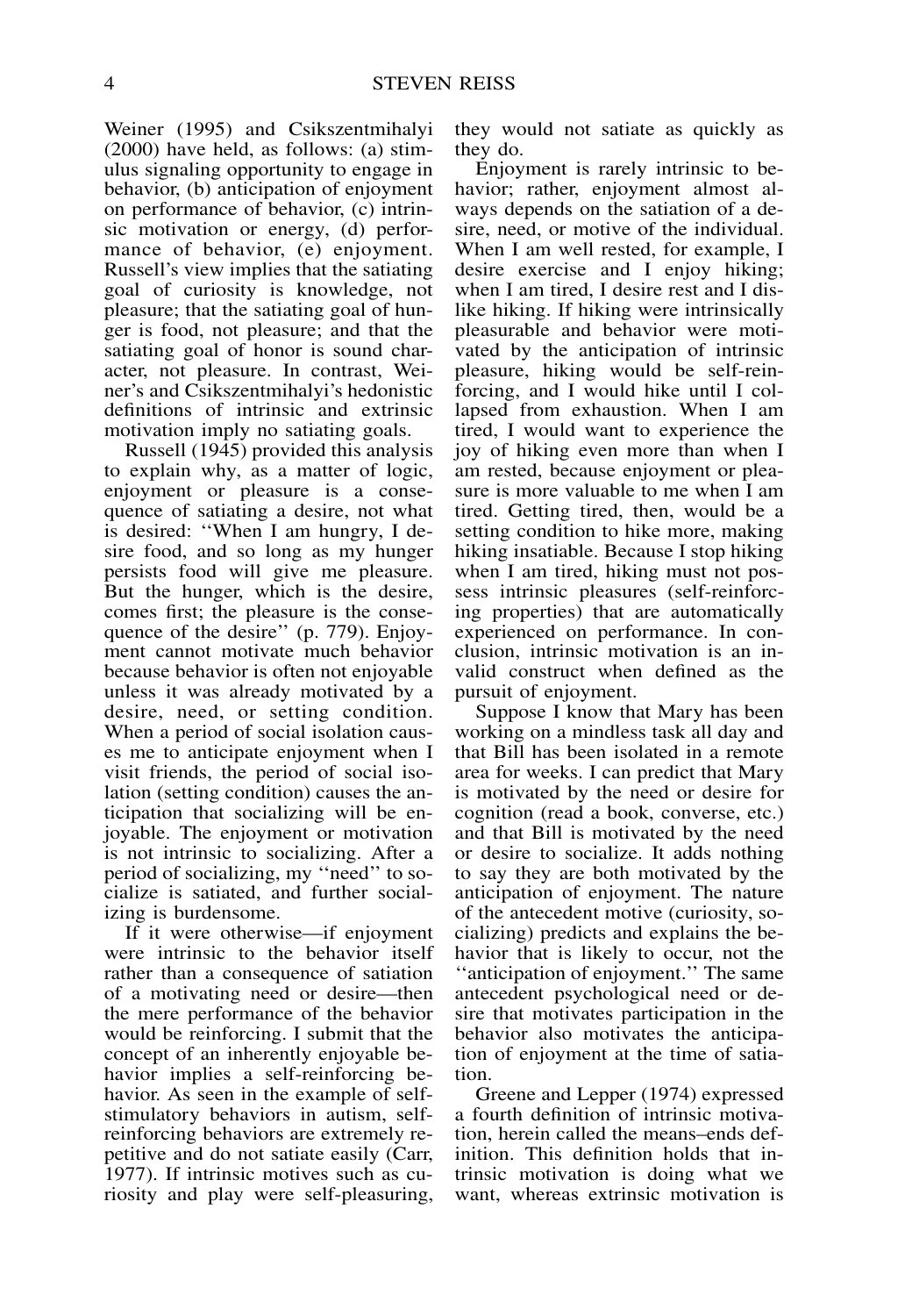doing something to get something else. When a child plays stickball for fun, undermining theorists say that the child's playing is intrinsically motivated. When a professional baseball player takes the field for pay, however, undermining theorists say that the player's participation in baseball is extrinsically motivated.

Although means–ends analyses have been around since antiquity (Aristotle, 330 BCE/1953), undermining theorists have misidentified means and ends. When a child plays stickball, for example, the child's play is a means of satisfying the need for physical exercise. When a professional baseball player takes the field, the individual's play may be a means of raising a family and meeting their needs (''parenting'' instinct). In these examples, playing ball is an instrumental goal (means) but for different ends. Undermining theorists have committed a significant error in logic in misidentifying a child's play as an Aristotelian end goal.

Consider the example of a high school tennis coach asking a student who plays tennis for exercise to try out for the school team; the aim is to win a championship trophy. According to the means–ends distinction (see, e.g., Aristotle, 330 BCE/1953), the trophy is a common means to the end of achievement or glory, and tennis is a common means to the end of muscle exercise or physical activity. When a tennis enthusiast plays for a championship trophy, we need to consider the motivating influences of two different needs or ends (needs for exercise and achievement), not as undermining theorists have held, the interaction of instrumental and end goals.

Conflicts among ends have been discussed since antiquity. Money, for example, is a common means of experiencing status (Reiss, 2004a). Reading a book is a common means of satisfying the need to think. When circumstances force us to choose between being knowledgeable (Do I become a scholar?) or gaining status (Instead, do I take a higher paying job in industry?), we may experience competing interests. We might even reevaluate our interests. This is a conflict between one end (need for cognition) and another end (need for status or social standing), not a conflict between means and ends. It is about ranking reinforcements and setting priorities.

In conclusion, the hypothesis that means undermine or compete with ends is illogical. By definition, means facilitate ends. Because it is illogical to say that means interfere with that which they facilitate, means do not compete with ends. Doing one's duty is a common means for experiencing honor; doing one's duty does not compete with the pursuit of honor. Raising a family is a common means of satisfying the ''parenting instinct'' (Mc-Dougall, 1936/2003; Reiss, 2000); raising a family does not compete with the ''parenting instinct.'' Because means and ends do not compete, a valid means–ends analysis does not lend itself to the prediction of undermining effects.

### **CONSTRUCT VALIDITY**

To evaluate the implications of the four definitions for construct validity, we will consider a list of eight reinforcements<sup>2</sup>: knowledge, play, autonomy, cooperation, sex, food, anxiety reduction, and competition. According to undermining theory, these eight reinforcements divide into two global categories, called intrinsic and extrinsic motivation. Undermining theorists say that knowledge, play, autonomy, and cooperation are intrinsically motivated reinforcements (IMs), whereas sex, food, anxiety reduction, and competition are extrinsically motivated reinforcements (EMs).

The central conceptual issue in undermining theory is to validate the classification of the eight reinforce-

<sup>2</sup> Reiss's (2004a) theory of motivation recognizes 16 fundamentally distinct categories of reinforcement. Here I consider only eight to shorten the argument; it is the same argument whether we assume 8, 10, 12, or 16 reinforcements.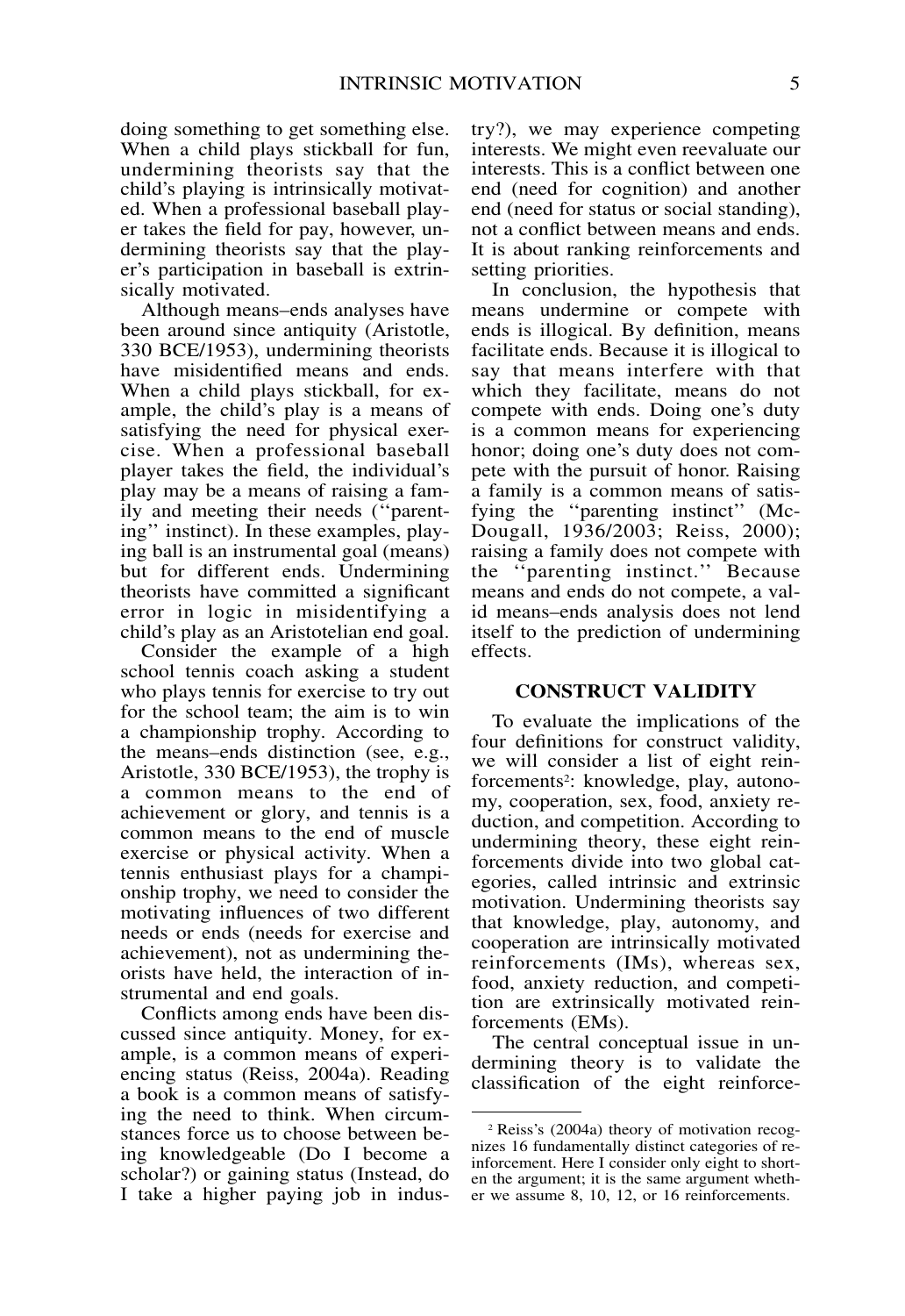#### 6 STEVEN REISS

#### **TABLE 1**

# **The four definitions of intrinsic and extrinsic motivation often confused as one definition**

| <b>Definition</b>     | <b>Hypothesis</b>                                                                                                                                                                                           | <b>Shortcomings</b>                                                                                                                                                                                                                                                                                                  |
|-----------------------|-------------------------------------------------------------------------------------------------------------------------------------------------------------------------------------------------------------|----------------------------------------------------------------------------------------------------------------------------------------------------------------------------------------------------------------------------------------------------------------------------------------------------------------------|
| Competence motivation | Competence is the common root<br>of neo-Freudian ego motives<br>$(e.g., curiosity, play) but not bi-$<br>ological survival needs (drives).                                                                  | 1. No direct evidence to support<br>hypothesis.<br>2. Implausible.<br>3. Overlooks individual differenc-<br>es: Competent people are not<br>necessarily curious and vice<br>versa.                                                                                                                                   |
| Internal-external     | Environmental factors (e.g., depri-<br>vation of food or water) insti-<br>gate extrinsic motivation,<br>whereas internal factors (e.g.,<br>cognition, optimal arousal) insti-<br>gate intrinsic motivation. | 1. No direct scientific evidence<br>supporting hypothesis.<br>2. External factors (absence of<br>stimulus novelty, tyranny)<br>can instigate intrinsic mo-<br>tives (e.g., curiosity and self-<br>determination).<br>3. Internal factors (cognition) can<br>instigate extrinsic motives<br>(hunger, pain avoidance). |
| Hedonism              | Intrinsic motivation, but not ex-<br>trinsic motivation, is inherently<br>pleasurable.                                                                                                                      | 1. No direct scientific evidence<br>supporting hypothesis.<br>2. Same formal error in logic as<br>those made since antiquity<br>by philosophical hedonists.<br>3. Does not handle well the phe-<br>nomenon of satiation.                                                                                             |
| Means-ends            | Extrinsic rewards are motivating<br>because they produce something<br>else; intrinsic behaviors are mo-<br>tivating as ends in themselves.                                                                  | 1. Misapplied in undermining the-<br>ory; reading is a common<br>means for learning, not an<br>end in itself.<br>2. Logically, means facilitate ends<br>and, thus, do not compete<br>with them.                                                                                                                      |

ments into intrinsic versus extrinsic categories. Why are knowledge, play, autonomy, and cooperation considered to be intrinsic motives? Why are sex, food, anxiety reduction, and competition considered to be extrinsic motives? What criteria are used to group reinforcements in this manner, and what evidence supports the construct validity of these criteria? What are the essential differences between intrinsic and extrinsic reinforcements?

As shown in Table 1, undermining theorists have put forth four criteria for dividing our list of eight reinforcements into two global categories of IMs and EMs, but each fails to do so.

1. The competence motivation hy-

pothesis asserts that IMs, but not EMs, are motivated by a need for competence. There is no credible scientific evidence that competence is a valid criterion for dividing our list of eight reinforcements into IM and EM categories. Why is play about competence and sex is not? I have met people who take as much pride in how competent they are at sex as they take in how competent they are at play activities.

2. The internal–external definition does not divide our list of eight reinforcements into intrinsic and extrinsic motives. The environment can instigate curiosity, for example, and internal cognitions can instigate hunger or pain or anxiety.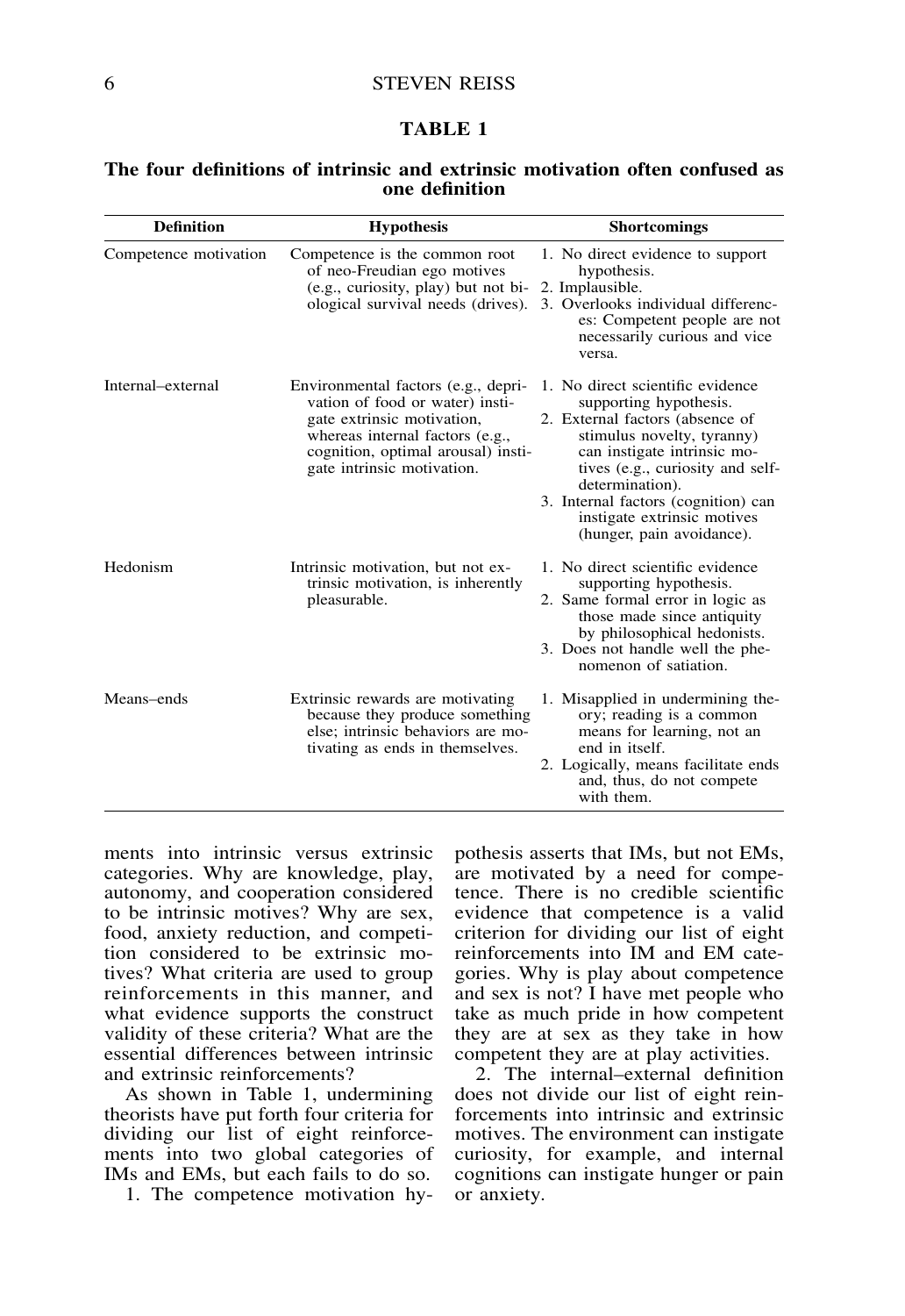#### **TABLE 2**

| <b>Measure</b>      | <b>Status</b> <sup>a</sup>                        |  |
|---------------------|---------------------------------------------------|--|
| Free-choice measure | Reliability of choices is not demonstrated.       |  |
|                     | Requires subjective inferences.                   |  |
|                     | Reliability of inferences is not<br>demonstrated. |  |
| Self-report measure | Usually only one or two questions.                |  |
|                     | Reliability not demonstrated.                     |  |
|                     | Factorial validity not demonstrated.              |  |

#### **Reliability of measures of intrinsic motivation**

<sup>a</sup> Lack of covariance is another significant shortcoming.

3. The hedonistic definition holds that IMs are motivated by expectations of enjoyment intrinsic to the activity, whereas EMs are motivated by expectations of enjoyment extrinsic to the activity. There is no credible scientific evidence that expectations of enjoyment play different motivational roles in IMs versus EMs.

4. A means–ends analysis does not work because each of the eight reinforcements is an end that can be sought for its own sake.

I suggest that these eight reinforcements (knowledge, play, autonomy, cooperation, sex, food, anxiety reduction, and competition) do not divide into two categories that can be called IM ego motives and EM drives. Instead, they represent eight different reinforcements, not two. In fact, Reiss (2004a, 2004b, 2004c) has suggested 16 different categories of motivation, but the exact number is not important here. The important point is that motivation is fundamentally multifaceted and cannot be reduced to just two sources (Havercamp & Reiss, 2003; Reiss, 2004a; Reiss & Havercamp, 1998). Pleasures differ in kind and are fundamentally multifaceted. Undermining theory is based on the invalid assumption of a unitary theory of pleasure common to IMs. Weiner (1995) mistakenly defined intrinsic motivation as engaging in behavior out of expectation of pleasure, when he should have said that people engage in intrinsic motives out of expectations of pleasures. None of the four definitions of intrinsic and extrinsic motivation works, because we cannot validly squeeze 8 or 10 or 16 fundamentally different reinforcements into just two categories (Reiss & Havercamp, 1998).

When debating these issues, we must be careful to focus on one definition at a time. We do not want to unwittingly defend the shortcomings of one of the definitions by changing our focus to a different definition. Each definition should be evaluated for construct validity on its own merit.

# **MEASUREMENT ISSUES**

In addition to the conceptual issues just discussed, the measurement issues shown in Table 2 need to be addressed. Undermining theorists use a freechoice measure that requires inferences to interpret intrinsic versus extrinsic motivation. The measure has been used most often in a two-phase study. In Phase 1, the subjects engage in an intrinsically interesting activity under conditions of expected reward, unexpected reward, or no reward, depending on their random group assignment. In Phase 2, researchers observe whether or not the subject freely chooses to engage in the rewarded activity. If he or she does, undermining theorists then examine the circumstances of the choice to infer if the subject persisted in the target behavior because of extrinsic motivation (expectation of reward) or intrinsic motivation (no expectation of reward). An undermining effect is interpreted when expected-re-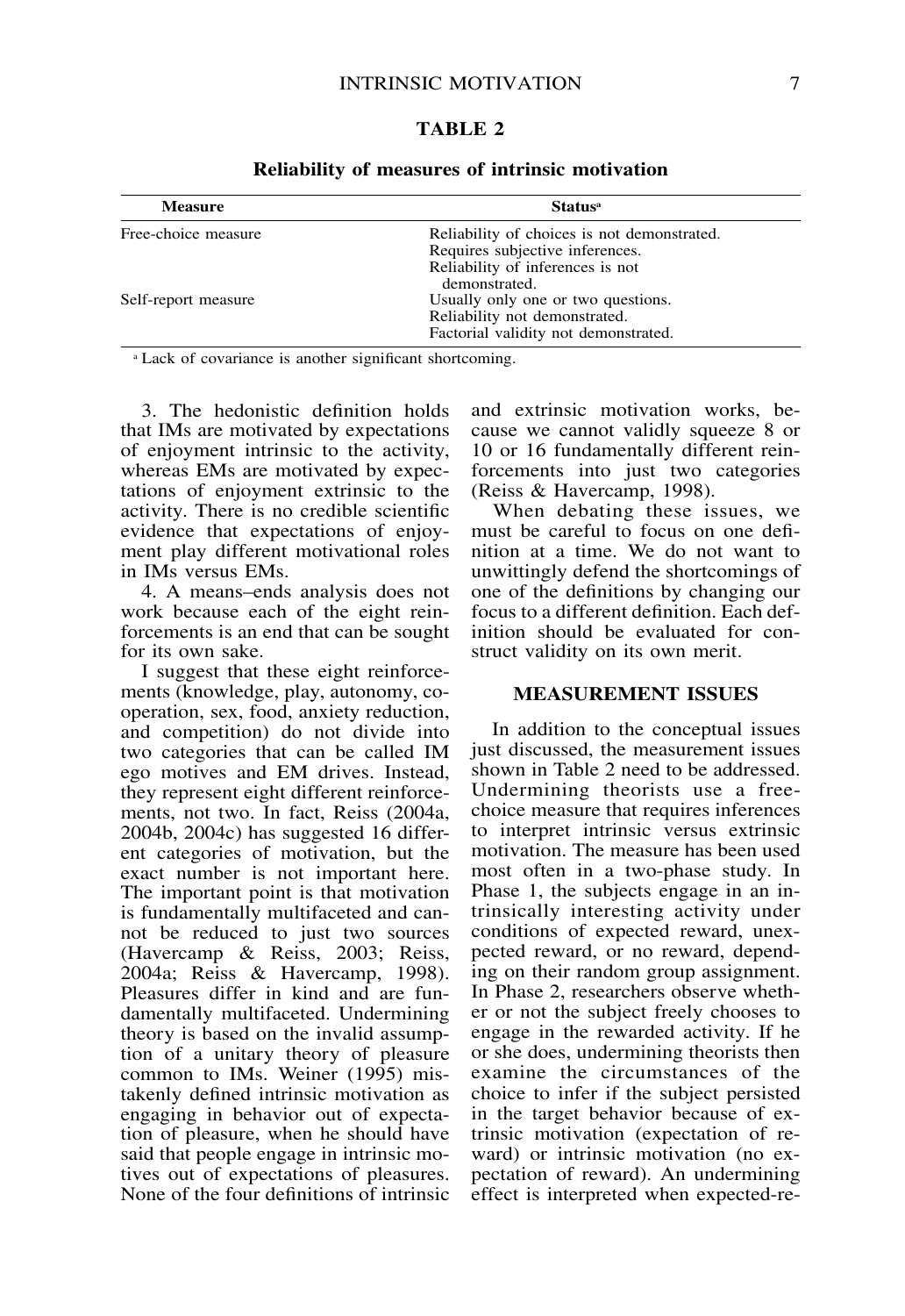ward subjects show less posttest interest in the target behavior than do subjects in the control conditions, provided the expected-reward participants are judged to be no longer expecting reward (Lepper, Greene, & Nisbett, 1973; Lepper, Henderlong, & Gingras, 1999). Many studies that did not find undermining effects were dismissed on the grounds that the extrinsic motivation manipulated in the experimental phase might have persisted into the free-choice posttest, so that some freechoice behavior might be a reflection of extrinsic rather than intrinsic motivation (e.g., Lepper & Greene, 1976). Unfortunately, the only way to know this for sure is to read the minds of the subjects to learn what their expectations were.

In undermining theory, the process of inferring expectations in children and adults is almost always poorly tied to objective indicators. Reiss and Sushinsky (1975), for example, used ''extrinsic'' reinforcement to teach young schoolchildren to listen to an experimental song. When the children were posttested 2 days later in a different room with different people—the objective criteria Lepper et al. (1973) stated were needed for inferring that posttest behavior is intrinsically motivated the children listened to the previously rewarded song and, thus, showed an enhancement effect of reward rather than an undermining effect. Lepper and Greene (1976), however, asserted that the real reason the children listened to the previously rewarded song during posttesting was because they expected to be rewarded, not because the reward had increased intrinsic interest in the music itself.

Reiss and Sushinsky (1976) argued that without independent measures of expectation, the free-choice measure of intrinsic motivation permitted a mindreading game. When children engage in the target behavior during no-reward posttesting, undermining theorists say the children are doing so out of expectation of reward. This, they say, is enhanced extrinsic motivation and is not a disconfirmation of undermining theory. When the children do not engage in the target behavior during posttesting, undermining theorists say the children are showing decreased intrinsic motivation, which supports undermining theory. Whatever the children do, undermining theory is arguably supported or not disconfirmed. Based on this logic, scores of studies that have shown null results, or enhancement effect studies, were considered to be irrelevant to undermining theory (e.g., Lepper & Greene, 1976; Lepper et al., 1999).

Reiss and Sushinsky (1976) published a table (p. 237) that showed the procedures of three experiments on undermining effects. The table provided evidence that Lepper and Greene's (1976) inferences of expectations of reward during free-choice posttesting were based on the outcome of the study, not the procedure. When the results of the study showed an undermining effect, undermining theorists concluded that the study was relevant because the participants did not expect to be rewarded during the posttest. When the results of the study showed no undermining effect, undermining theorists concluded post hoc that the study was irrelevant because the subjects expected to be rewarded during the posttest (e.g., Lepper & Greene; Lepper et al., 1999).

The free-choice posttest requires the prior development of a valid measure of whether individuals expect to be rewarded or do not expect to be rewarded. No measure of expectation has been developed, which calls into question the scientific underpinnings of large portions of the undermining literature.

Unfortunately, subjectivity and ''halo'' inferences are not the only significant problems with free-choice posttests of intrinsic motivation. The reliability of observations of free choice is in question regardless of whether or not reward is expected. Because almost all undermining studies are only one or a few sessions in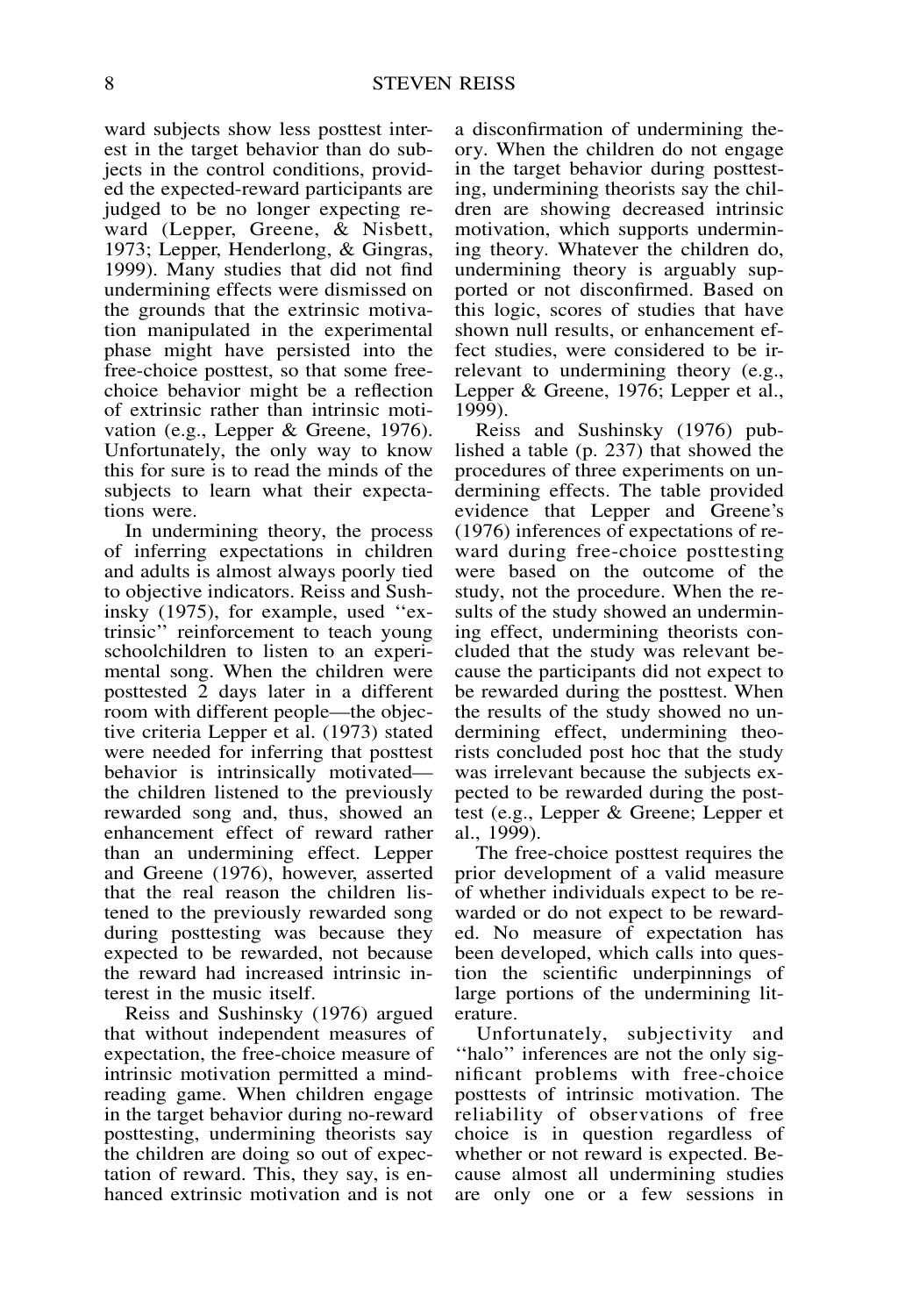length, undermining theorists do not follow the practice of establishing a baseline over a period of sessions to show reliability of measurement. As behavior analysts have shown, until one has a stable baseline, one does not know if one has a reliable set of observations.

Another problem with undermining theory concerns self-report measures of intrinsic motivation. These measures basically ask people how much they like an activity. In many studies, undermining theorists asked only one or two makeshift questions (''Do you like X?''); the questions had unknown psychometric properties. No psychometrically sound self-report measure of intrinsic motivation is widely used, suggesting that the problem has yet to be solved.

Usually a variety of different measures of the same process are developed to show convergence of results. This has not been done for undermining theory. Both free-choice and selfreport measures have been used, but these measures often produce different results when used in the same experiment (Deci, Koestner, & Ryan, 1999; Eisenberger, Pierce, & Cameron, 1999).

To overcome the measurement problems summarized in Table 2, Deci et al. (1999) advised that we limit our interest to those studies in which the results of both free-choice and self-report measures are in agreement. The suggested remedy, however, is invalid. If one clock is advancing 3 hr wrong and another is advancing 6 hr wrong, the clocks are not more valid at the moments when they agree on what time it is. Undermining theorists need to develop multiple, reliable, and valid measures. Although divergent results on different measures of the same process are not uncommon in science, this is usually regarded as a basis for doubting the validity of the underlying theory or phenomenon.

## **EXPERIMENTAL CONTROLS**

By definition, undermining effects are thought to result from cognitive attribution or evaluation processes (Lepper et al., 1973). We can demonstrate undermining effects, therefore, only in studies with no possibility of arousal of negative affect. Only when rewards arouse no negative affect can we conclude with confidence that any loss of interest in the target behavior occurred, not because of Pavlovian association of behavior and negative affect, but rather because the subjects reevaluated their interest in the target behavior or activity.

Self-perception theorists have underestimated the potential for negative affect to occur when rewards are given for high-interest activities. They reasoned that because people like rewards, receiving them for something one would have done anyway is a matter of adding the fun of the reward to the fun of an intrinsically motivated target behavior (Nisbett & Valins, 1971). When fun is added to fun, they reasoned, no negative affect is aroused. Any negative consequence of rewarding an intrinsically interesting activity, therefore, cannot be a result of Pavlovian association of behavior and negative affect. Believing they excluded the possibility of Pavlovian association of negative affect, undermining theorists argued that cognitive evaluation theory should be accepted because it is the only possibility left standing (Lepper et al., 1973).

Reiss and Sushinsky (1976) disputed the analysis that extrinsic reward for intrinsically motivated activity cannot arouse negative affect. We noted that rewards can produce negative affect associated with ''performance anxiety, frustrative delay of reward, embarrassment or guilt if reward is perceived as socially inappropriate, hurried rates of performance (subject rushing to finish in order to receive reward as soon as possible), and visual or cognitive distraction'' (p. 235). We suggested that aversive Pavlovian conditioning provides an alternative explanation of the undermining effects that had been published prior to 1976 (the date of our article). Thus, the conclusion that the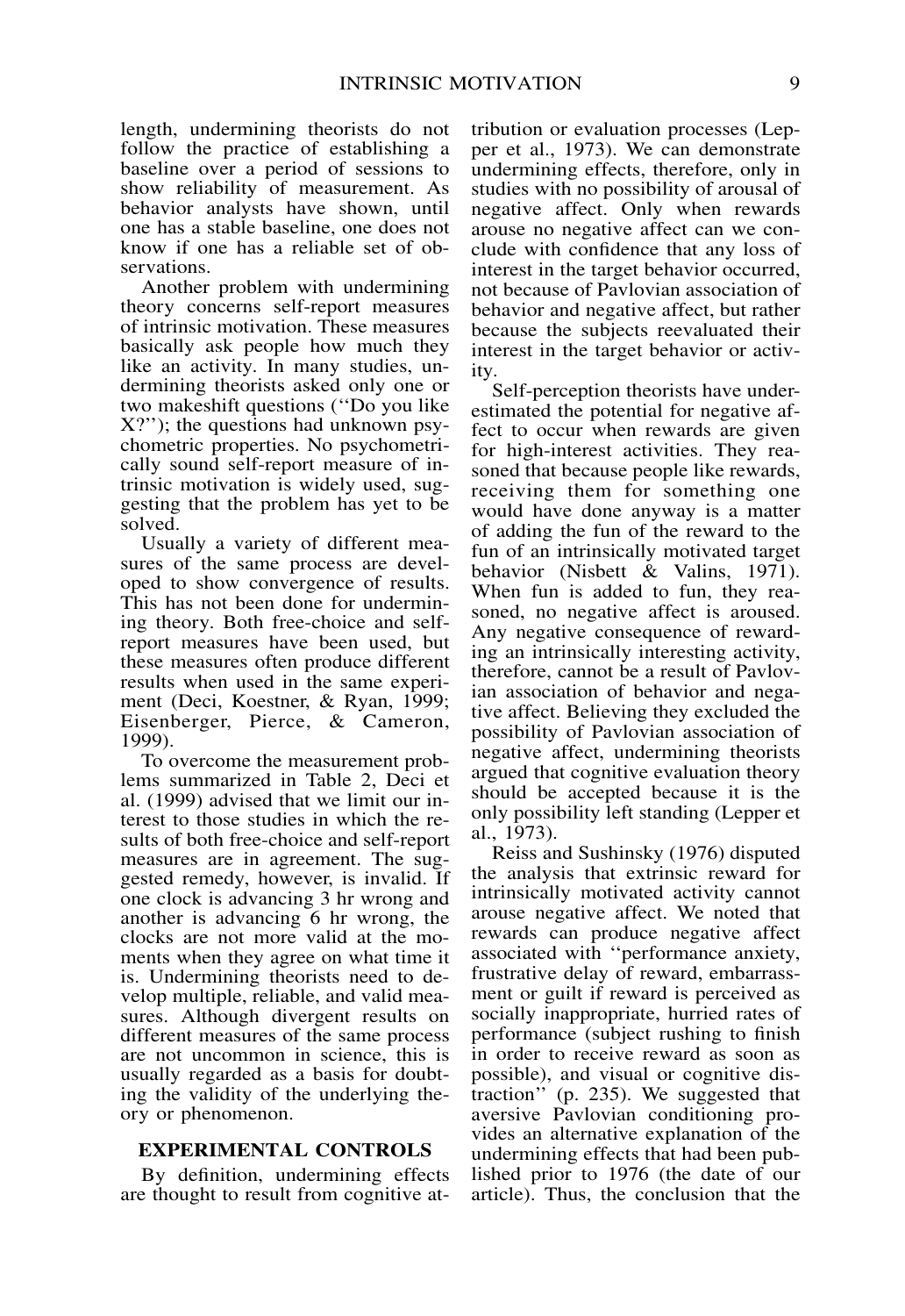undermining paradigm is necessarily a matter of adding fun to fun is invalid.

Reiss and Sushinsky (1975, 1976) advised that the use of multiple trials of reward, coupled with the demonstration of learning effects, might minimize most known negative effects of reward. A number of studies using multiple trials of reward produced findings of null effects regarding undermining effects (e.g., Feingold & Mahoney, 1975). Because almost all studies that have shown undermining effects have used only one or a few trials of reward, the undermining literature has lacked the scientifically required experimental controls that are necessary to demonstrate undermining effects.

Smith and Pittman (1978) addressed the issue of experimental controls in a study that varied both the number of trials of reward and the presence versus absence of additional distraction. Compared with a no-reward control condition, the subjects in the distraction condition showed an undermining effect, as was suggested by Reiss and Sushinsky (1975, 1976). The magnitude of the distraction-induced undermining effect declined with additional multiple trials of reward. In comparison, the group who performed the experimental task for money showed an undermining effect at both 10 and 50 trials of reward. Smith and Pittman interpreted these results as showing that distraction can produce undermining effects over 10 trials but not 50. They also argued that, having eliminated distraction as the cause of undermining at 50 trials of reward, cognitive evaluation theory is the only plausible explanation left standing for the undermining effect at 50 trials.

Because the Smith and Pittman (1978) study showed that the first 10 trials of extrinsic reward might produce undermining effects caused by distraction, and because Reiss and Sushinsky (1975) also showed distraction effects, undermining studies with fewer than 10 trials of reward should control for distraction. Undermining effects observed in studies with a single trial of reward may be distraction effects that have nothing to do with cognitive evaluation. Many of the socalled undermining effects in the social-psychological literature may be demonstrations that people do not like to be distracted.

The Smith and Pittman (1978) finding of undermining after 50 trials in the no-distraction reward condition is subject to reinterpretation. The rewarded subjects consistently earned the lowest possible amount of reward on a task on which amount of reward was an indicator of quality of performance. In this experiment, then, the reward may have provided negative feedback because it symbolized low-quality performance. The procedure was a little like grading a student with a passing  $D$  or  $C$  in 50 courses in a row, claiming the student received 50 positive rewards (passing grades), and then arguing that cognitive evaluation theory is the only plausible explanation for why the student lost interest in school. This analysis, of course, overlooks the apparent possibility that the student might have been discouraged by the low grades even though they were passing grades.

The Smith and Pittman (1978) study, therefore, demonstrated that undermining effects can be produced by distraction and perhaps by symbolic negative feedback. Undermining theorists need to control for such effects in order to claim scientific evidence that any particular undermining effect was produced by reevaluation of interest from intrinsic to extrinsic sources. Because undermining theorists have not embraced such controls, they may have unwittingly confused distraction effects for undermining effects.

After the publication of the Smith and Pittman (1978) study, undermining theorists continued to study the effects of novel rewards rather than multiple trials of reward, even though both Reiss and Sushinsky (1975) and Smith and Pittman showed distraction effects. Even if Smith and Pittman had demonstrated a valid undermining effect in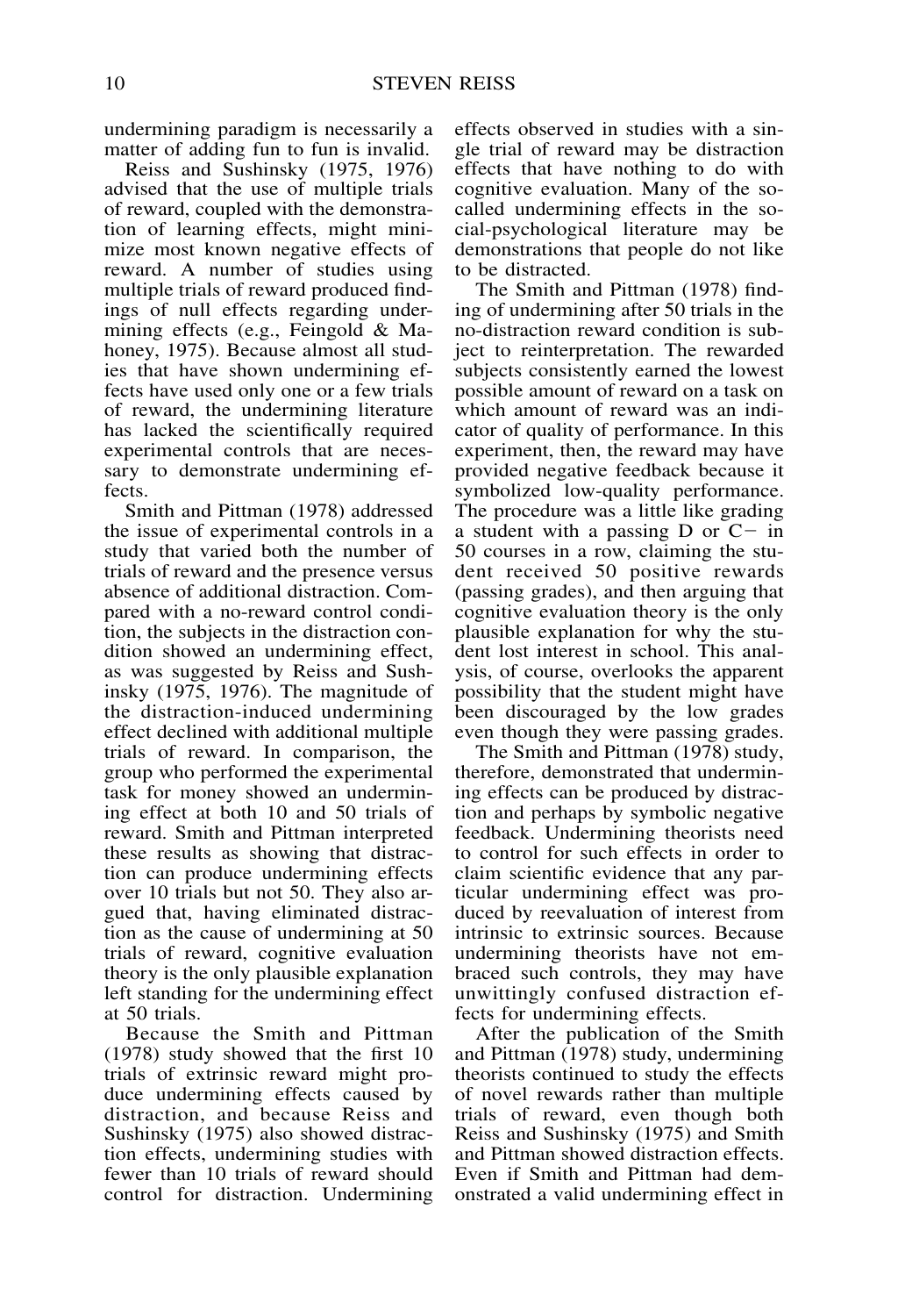the 50-trial reward condition—and had eliminated the possibility that symbolic negative feedback played a role—subsequent studies that used only one or two trials of reward still would have needed to control for distraction.

Undermining theorists need to control for the arousal of negative affect and other negative effects of reward (e.g., distraction). Undermining theorists need to control for *all* such effects in the *same* experiment; otherwise, any negative effects they show may be the result of Pavlovian associations and not cognitive evaluation. It is insufficient to control for distraction in a study that leaves performance anxiety uncontrolled, or to control for performance anxiety in a study that leaves distraction uncontrolled. As Reiss and Sushinsky (1976) observed, ''it is possible to control for the arousal of any one competing response (e.g., frustration) and still produce the [undermining] effect by arousing some other competing response (e.g., performance anxiety)'' (p. 240).

#### **METAREVIEWS**

Reiss and Sushinsky (1975, 1976) noted that rewards have significant positive or negative effects depending on how they are used. About 25 to 30 years later, both Akin-Little, Eckert, Lovett, and Little (2004) and Eisenberger et al. (1999) reviewed literature on undermining effects and reached similar conclusions. Eisenberger et al., for example, concluded that

Reward for meeting vague performance standards reduced the subsequent choice to carry out the task and did not affect self-reported interest. Reward for meeting absolute performance did not affect free choice but increased self-reported interest. Reward for exceeding others increased both free choice and self-reported interest. Applied studies commonly found positive or null relationships between reward and intrinsic motivation. (p. 677)

Undermining theorists responded to Eisenberger et al.'s metareview much like they had responded to Reiss and Sushinsky's research 25 years earlier: They argued that studies showing no

undermining effects have methodological shortcomings. They went from dismissing their early critics as ''operant partisans'' (Greene, 1974, p. 10) to calling their new ones ''overly simplistic'' investigators who lack nuance (Lepper, Keavney, & Drake, 1996, p. 5). They sought higher methodological standards for studies that did not show undermining effects than for those that did not. As an example, Deci et al. (1999) asserted that metareviews should include only studies with initially high-interest activities, because of the possibility of floor effects with activities of initially low interest. Deci et al. did not realize that potential ceiling effects could be misinterpreted as undermining effects when half the participants in an experiment randomly experienced increased interest and the other half randomly experienced decreased interest. If we exclude studies that may have been biased by floor effects, as Deci et al. suggested, we also should exclude studies that may have been biased by ceiling effects. Reiss and Sushinsky's (1975) Experiment 2 was among the few studies in this literature in which the methods successfully avoided both ceiling and floor effects. As noted already, the results of this experiment showed an enhancement effect.

Undermining theorists reject data against their viewpoint for a variety of questionable reasons, and they have been doing this for 30 years (e.g., Lepper et al., 1999). Because undermining theorists have excluded from metareviews all studies they say did not properly control for expectations during posttesting (e.g., Deci et al., 1999), consistency would demand us to disregard all studies that did not control for distraction and other noncognitive negative effects of reward. If all questionable data were excluded, few studies will be left for a metareview.

From the standpoint of Bem's (1967) self-perception theory, metareviewers should not disregard studies based on the initial level of interest in the target behavior. Self-perception theory holds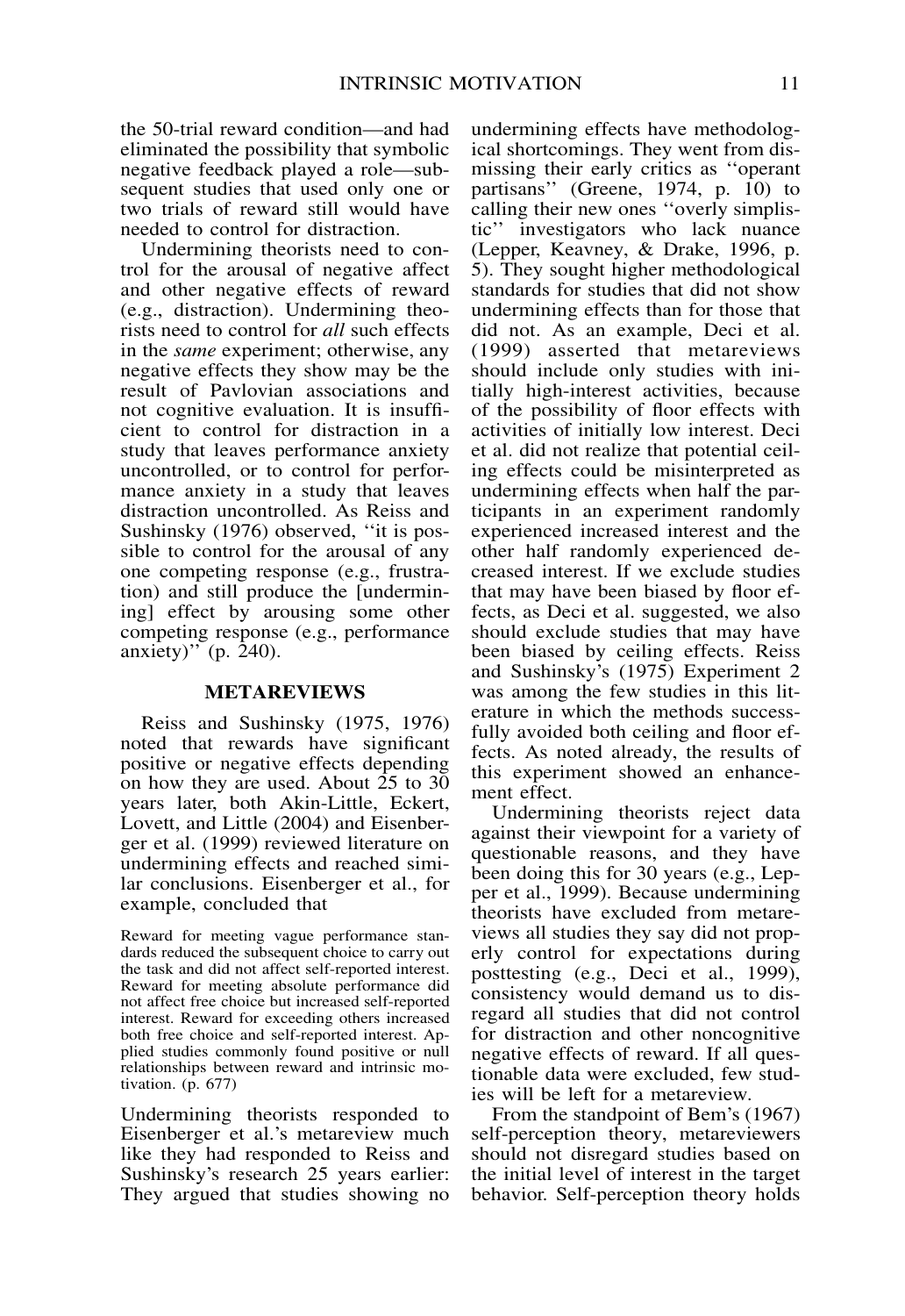that salient extrinsic reward undermines intrinsic interest in target behavior whenever a person engages in the behavior to be rewarded. The individual is predicted to reason that because reward is required to motivate him or her to perform the behavior, the behavior must be of little intrinsic interest. The theory makes the same prediction, for the same reasons, whether the initial level of interest is low, medium, or high, even though the term *overjustification* applies only to situations in which the initial level of interest is high. If self-perception theory is taken as a guide, Deci et al. (1999) erred in arguing that metareviews should be focused only on studies with initially high interest.

The metareviews were flawed because they evaluated single-trial reward studies. In real life, many extrinsic rewards are given over multiple trials. The child who is extrinsically motivated by grades, for example, will receive many grades over the course of his or her academic career. The college athlete competes weekly or more; the professional athlete is paid 12 to 52 times each year. Because we know that single-trial rewards often do not have the same effects as when the same rewards are given repeatedly over a significant period of time (Reiss & Sushinsky, 1975; Smith & Pittman, 1978), Deci and Ryan (1985) and Kohn (1993) made a leap in reasoning when they implied that the results of singletrial reward studies have practical implications for education and athletics.

Reiss and Sushinsky (1975, 1976) repeatedly criticized the use of singletrial reward procedures to demonstrate undermining. We wrote, ''Recent criticisms that token economies undermine intrinsic interest were based on a failure to appreciate differences between single-trial, non-contingent reward and multiple-trial, contingent reinforcement procedures'' (1975, p. 1116). We made it clear that our criticisms were not directed at an attempt to study cognitive processes but rather at the single-trial reward paradigm. Our concern was that distraction and novelty effects are stronger when only a few trials of reward are given.

## **FUTURE DIRECTIONS**

The typical undermining experiment has too many important uncontrolled variables for the paradigm to be profitable in future scientific work. Nothing consistent should be expected with so much going on at once. Important variables include individual differences, different rewards, different activities, different motives or needs, intensity of reward, intensity of interest in the target behavior, measurement, and details of the reward procedure, including number of trials of reward and reward contingency. Uncontrolled variables typically include distraction, performance anxiety, negative feedback on quality of performance, and frustration. It may be impossible to draw firm conclusions from a literature with so many poorly controlled variables and so many conflicting and inconsistent results.

Future researchers should abandon the indirect approach of making the case for undermining theory by attacking alternatives rather than showing direct evidence for the hypothesis at hand. How much more persuasive would be the case for undermining theory if significant numbers of participants in these studies had said, ''That reward really got me to rethink things. I now realize I don't like puzzles as much as I used to.'' How interesting it is that almost nobody participating in these studies actually said they reevaluated their interest in the target behavior. Perhaps this is because they did not reevaluate their interest in the target behavior.

Instead of studying intrinsic and extrinsic rewards, we might more profitably study questions such as these. How many primary reinforcements are there? Which fundamental pursuits are interconnected and in what ways? How many genetically distinct categories of reinforcement become functionally re-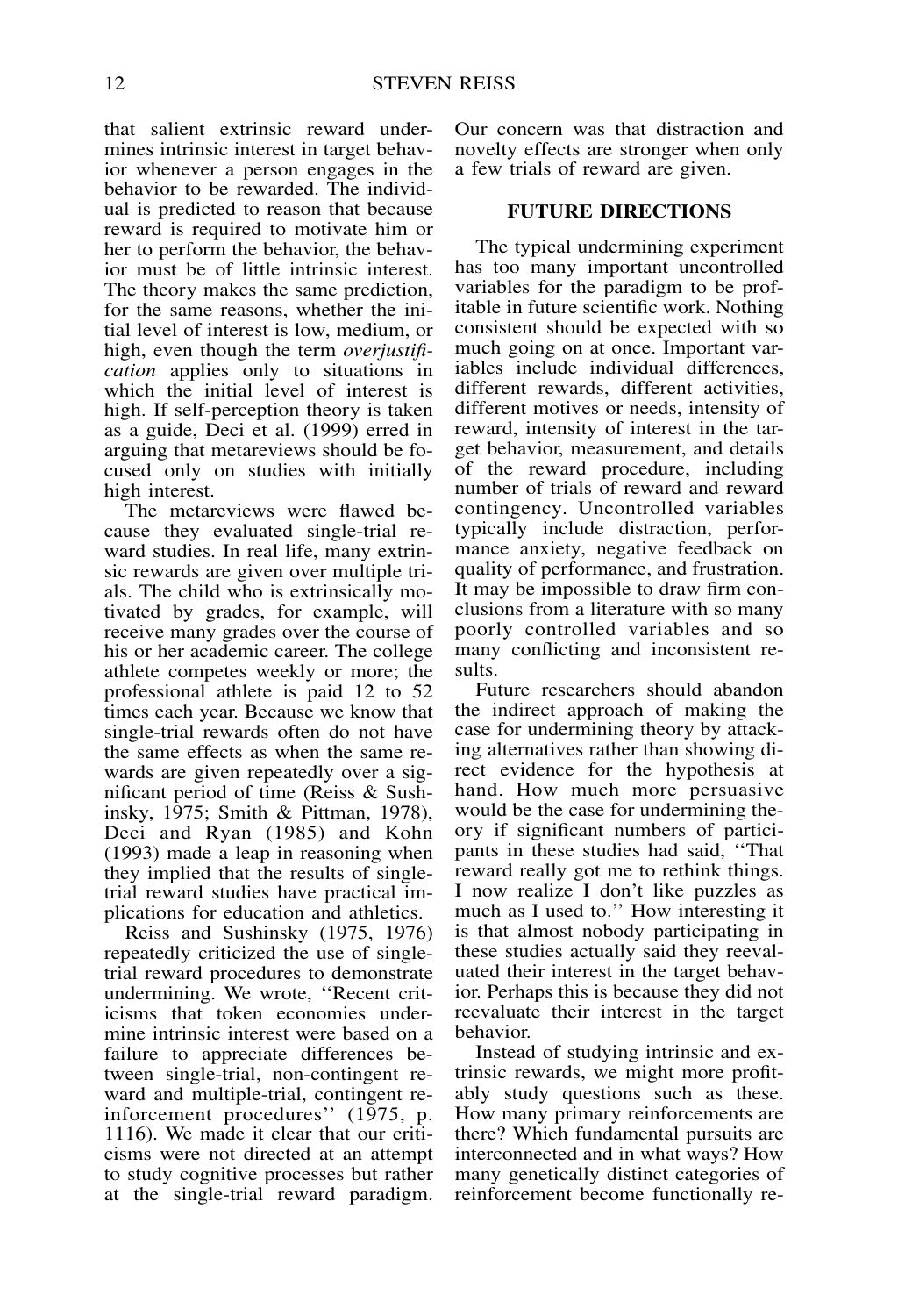lated to behavior? What are the connections between individual differences in motivation (or reinforcement preferences) and ''personality'' (or individual differences in habits)? What is the role of values in the reinforcement process?

Research on these questions is proving to be exciting and profitable, but it requires a systematic approach in which each scientific step is secured before moving on to the next one. In studying our multifaceted theory of intrinsic motives (see Reiss, 2004a), we spent the first 5 years proving construct validity and the first 8 years developing valid measures. Thus far, we have shown construct validity for 16 different fundamental (end) motives (or categories of primary reinforcement). We have speculated that these different motives are genetically distinct. We think all 16 basic motives are seen in all adults and many animals but sometimes not in children, but we do not know why motivation seems to be so different in children. Competence motivation and autonomy fall under two of the 16 fundamental motives on our list (Reiss & Havercamp, 1998). Competence motivation is highly correlated with willful behaviors and traits, whereas autonomy is correlated with individuality and perhaps not being a team player (Havercamp & Reiss, 2003; Reiss, 2004a, 2004b, 2004c; Reiss & Havercamp, 1998). We have begun to show practical implications in diverse areas of psychology such as media psychology (Reiss, 2004c), sports psychology (Reiss, Wiltz, & Sherman, 2001), romantic relationships (Engel, Olson, & Patrick, 2002), and mental retardation and developmental disabilities (Lecavlier & Tasse, 2002; Wiltz & Reiss, 2003). We invite those frustrated with their lack of progress in studying undermining to study our multifaceted model of intrinsic reinforcement.

#### **REFERENCES**

Akin-Little, K., Eckert, T. L., Lovett, B. J., & Little, S. G. (2004). Extrinsic reinforcement in the classroom: Bribery or best practice. *School Psychology Review, 33,* 344–362.

- Aristotle. (1953). *The Nicomachean ethics*. New York: Penguin. (Original work written 330 BCE)
- Bem, D. J. (1967). Self-perception: An alterative interpretation of cognitive dissonance phenomena. *Psychological Review, 74,* 536– 537.
- Berntson, G. G., & Cacioppo, J. T. (2000). Psychobiology and social psychology: Past, present, and future. *Personality and Social Psychology Review, 4,* 3–15.
- Carr, E. G. (1977). The motivation of self-injurious behavior: A review of some hypotheses. *Psychological Bulletin, 84,* 800–816.
- Condry, J., & Stokker, L. G. (1992). Overview of special issue on intrinsic motivation. *Motivation and Emotion, 16,* 157–164.
- Csikszentmihalyi, M. (2000). Happiness, flow, and human economic equality. *American Psychologist, 55,* 1163–1164.
- Deci, E. L. (1975). *Intrinsic motivation*. New York: Plenum.
- Deci, E. L., Koestner, R., & Ryan, R. (1999). A meta-analytic review of experiments examining the effects of extrinsic rewards on intrinsic motivation. *Psychological Bulletin, 125,* 627–668.
- Deci, E. L., & Ryan, R. M. (1985). *Intrinsic motivation and self-determination in human behavior*. New York: Plenum.
- Deci, E. L., Ryan, R. M., & Koestner, R. (2001). The pervasive negative effects of reward on intrinsic motivation: Response to Cameron (2001). *Review of Educational Research, 71,* 43–51.
- Eisenberger, R., Pierce, W. D., & Cameron, J. (1999). Effects of reward on intrinsic motivation—Negative, neutral, and positive: Comment on Deci, Koestner, and Ryan (1999). *Psychological Bulletin, 125,* 677–691.
- Engel, G., Olson, K., & Patrick, C. (2002). The personality of love: Fundamental motives and traits related to components of love. *Personality and Individual Differences, 32,* 839–853.
- Erikson, E. H. (1950). *Childhood and society*. New York: Norton.
- Feingold, B. D., & Mahoney, M. J. (1975). Reinforcement effects on intrinsic interest. *Behavior Therapy, 6,* 367–377.
- Greene, D. (1974). Immediate and subsequent effects of differential reward systems on intrinsic motivation in public school classrooms. *Dissertation Abstracts,* 35. (UMI No. 75- 68544).
- Greene, D., & Lepper, M. R. (1974). How to turn play into work. *Psychology Today, 8,* 49– 54.
- Havercamp, S. M., & Reiss, S. (2003). A comprehensive assessment of human strivings: Test-retest reliability and validity of the Reiss profile. *Journal of Personality Assessment, 81,* 123–132.
- Hull, C. L. (1943). *Principles of behavior*. New York: Appleton Century.